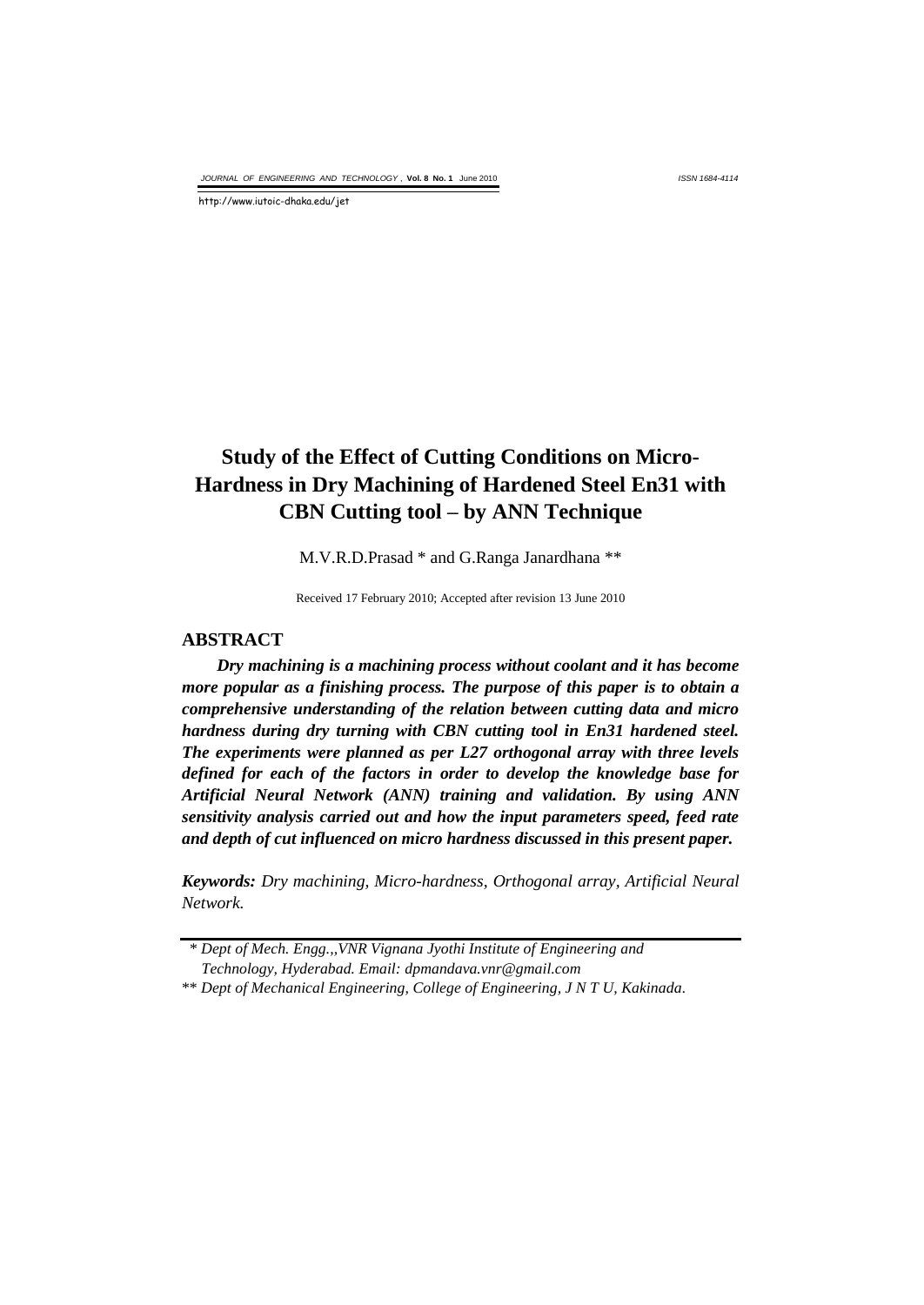## **1 INTRODUCTION**

Machining hardened steels has become an important manufacturing process, particularly in the automotive and bearing industries. Abrasive processes such as grinding have typically been required to machine hardened steels, but advances in machine tools and cutting materials have allowed hard turning on modern lathes to become a realistic replacement for many grinding applications. There are many advantages of dry machining [1] such as increased flexibility, decreased cycle times, reductions in machine tool costs and elimination of environmentally hazardous cutting fluids.

This paper focuses on dry-machining of the bearing Steel En31 [55-60 HRC] by using CBN cutting tool which is widely used in engineering applications. The chemical composition of the En31 is shown in **Table.1**.

| Material | Mn |                                                        |  |      |
|----------|----|--------------------------------------------------------|--|------|
| En31     |    | $0.9 - 1.20$   0.30-0.75   0.10-0.35   1.0-1.60   0.05 |  | 0.05 |

**Table 1:** Chemical composition of En31 material

Zhang Xueping *et al.* [2] reported the effects of process parameters of cutting speed, depth of cut, and feed rate on inducing subsurface compressive residual stresses and then identified the optimal set of process parameters. J.C.Quteiro *et al.*  $[3]$  had carried out work on critical issues in machining of difficult - to – cut materials at often associated with short tool life and poor surface integrity where resulting tensile residual stresses on the machined surface significantly affect the component fatigue life. In their study the influence of cutting processes parameters on machining performance and surface integrity generated during dry turning of Inconel 718 and austenitic stainless steel AISI316L with coated and uncoated steel. Outeiro JC *et al.* [4] obesrved in their study, how the processes parameters affect residual stresses in AISI316L and correlated. Y.Matsumoto et al. [5] obesrved in their study that the effect of cutting parameters on residual stresses was investigated in order to find why deep residual stresses are created. Chorng-Jyh Tzeng et al*.* [6] have optimized turning operations with multiple performance characteristics using Taguchi methods. Azlan Mohd Zain *et al.* [7] have discussed the concept, application, abilities and limitations of ANN technique in the machining process modeling. The future trend of ANN technique has also been discussed. The objective of Artificial Neural Network (ANN) development is to intimate human brain so as to implement the functions such as association, self–organization and generalization. The ANN has advantages of learning ability as well as generalization, thus, can capture non –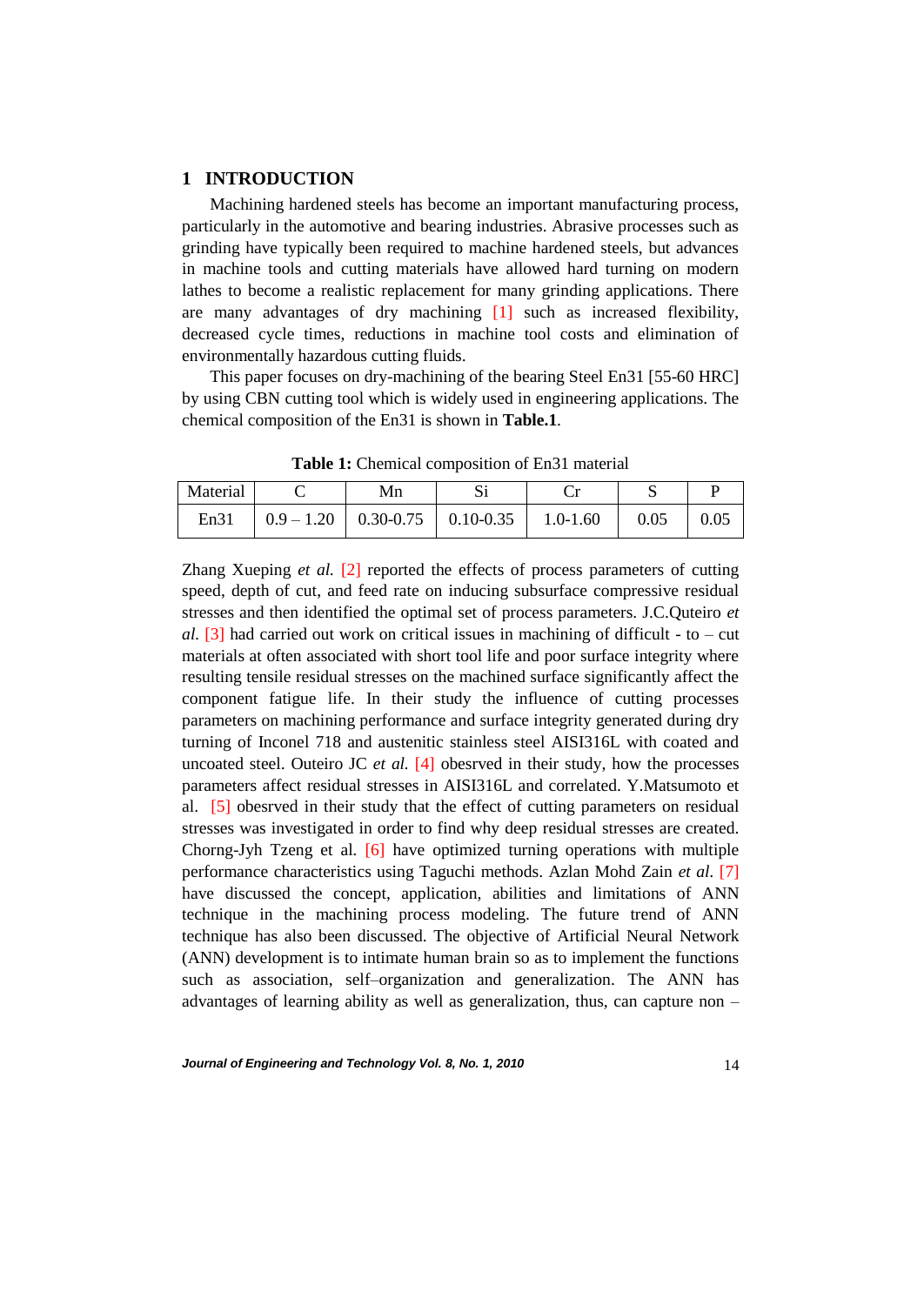linear and complex input – output relationships [8]. The ANN is expected to be capable of solving a complicated problem in a very efficient manner. According to the literature review most of the researcher studied the effect of process parameters on residual stresses but they are not studied on Micro-hardness.

In this present paper, it works to analyze the effects of process parameters i.e. cutting speed (*v*), feed rate (*f*) and depth of cut (*d*) on Micro-hardness through ANN technique during dry turning of hardened steel En31.

## **2 SELECTION OF PROCESS PARAMETERS**

Based on the extensive literature review, process parameters considered for the present study are speed, feed rate and depth of cut, **Table.2** shows the details of the process parameters and their levels considered.

| <b>Factors</b>              |              | Levels |       |  |  |
|-----------------------------|--------------|--------|-------|--|--|
| Speed, $v$ ( <i>m/min</i> ) |              | 137    | 187   |  |  |
| Feed rate, $f$ ( $mm/rev$ ) | 0.076        | 0.114  | 0.152 |  |  |
| Depth of cut, $d$ (mm)      | $\mathbf{L}$ | 0.15   | 0.2   |  |  |

**Table 2:** Process parameters

## **3 EXPERIMENTATION**

In the present work, a  $3<sup>3</sup>$  factorial design has been chosen; a data sheet has been prepared for the possible combinations. L27 OA was selected [10] for the experimental layout. The details of experimental layout and output response are shown in **Table.3**.

A Hardinge SV150 super precision Lathe was used for all turning operations with CBN as a cutting tool. The tool holder used for all cutting experiments are PSBNR 2525K12. All the work pieces were machined according to the data sheet. After machining Micro-hardness values for all the twenty-seven samples were measured by using Vickers hardness tester at three points on the each work piece and take the average value, noted in the **Table.3**.

### **4 RESULTS AND ANALYSIS**

By using statistical tool to develop interaction plots for Micro-hardness with CBN tool as shown in **Fig.1**. If the lines in the interaction plots are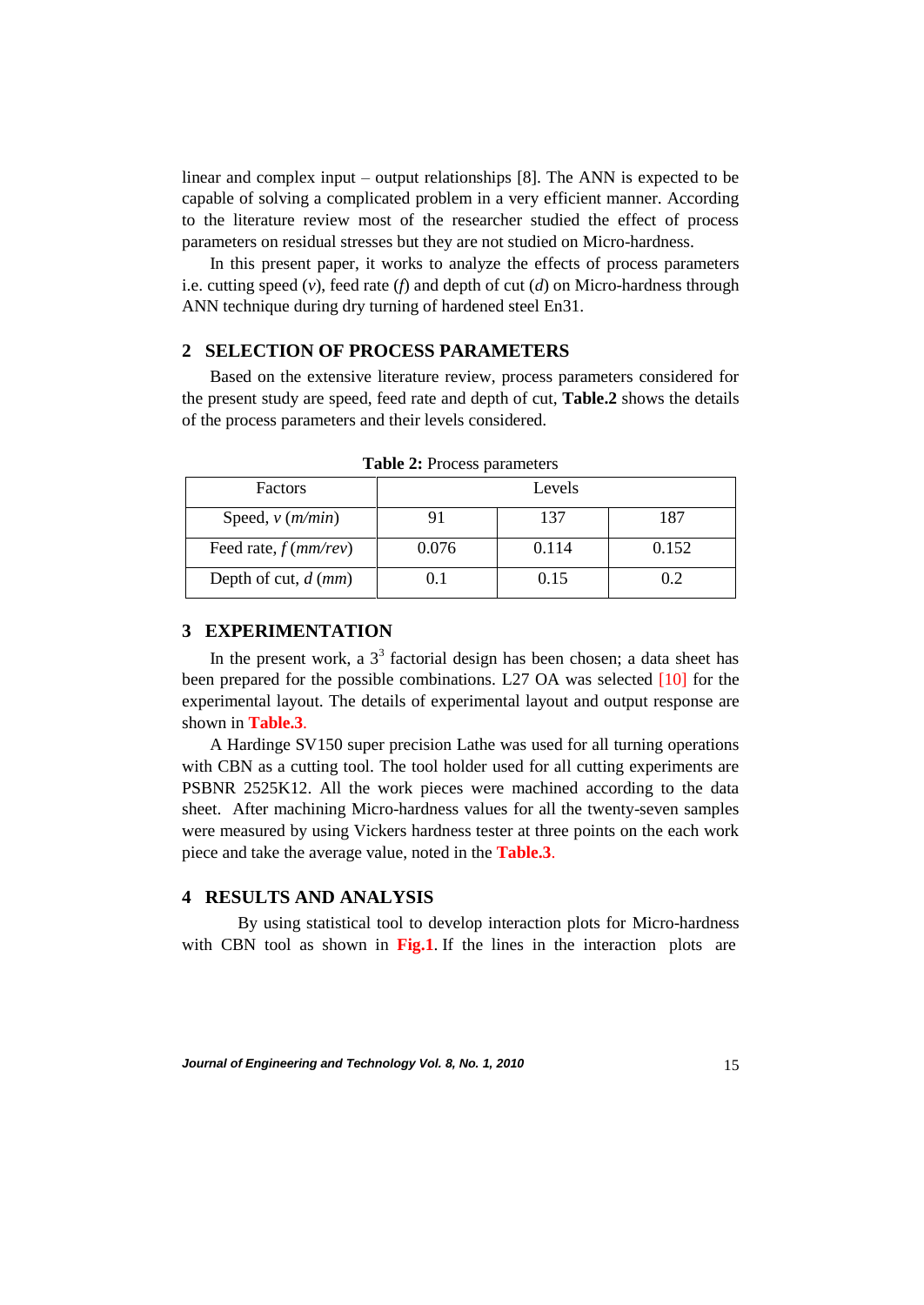| Sl.<br>no      | Cutting Speed, $\nu$<br>(m/min) | Feed Rate, $f$<br>(mm/rev) | Depth of cut, $d$<br>(mm) | Micro hardness<br>(HV100) |
|----------------|---------------------------------|----------------------------|---------------------------|---------------------------|
| $\mathbf{1}$   | 91                              | 0.076                      | 0.1                       | 1035.5                    |
| $\overline{2}$ | 91                              | 0.114                      | 0.1                       | 975.5                     |
| 3              | 91                              | 0.152                      | 0.1                       | 922                       |
| $\overline{4}$ | 91                              | 0.076                      | 0.15                      | 960.75                    |
| 5              | 91                              | 0.114                      | 0.15                      | 949.25                    |
| 6              | 91                              | 0.152                      | 0.15                      | 896.25                    |
| $\overline{7}$ | 91                              | 0.076                      | 0.2                       | 869                       |
| 8              | 91                              | 0.114                      | 0.2                       | 954.25                    |
| 9              | 91                              | 0.152                      | 0.2                       | 951.75                    |
| 10             | 137                             | 0.076                      | 0.1                       | 1057.25                   |
| 11             | 137                             | 0.114                      | 0.1                       | 1093                      |
| 12             | 137                             | 0.152                      | 0.1                       | 1001                      |
| 13             | 137                             | 0.076                      | 0.15                      | 934.25                    |
| 14             | 137                             | 0.114                      | 0.15                      | 979.25                    |
| 15             | 137                             | 0.152                      | 0.15                      | 949.75                    |
| 16             | 137                             | 0.076                      | 0.2                       | 1018.25                   |
| 17             | 137                             | 0.114                      | 0.2                       | 947.75                    |
| 18             | 137                             | 0.152                      | 0.2                       | 989.5                     |
| 19             | 183                             | 0.076                      | 0.1                       | 849.25                    |
| 20             | 183                             | 0.114                      | 0.1                       | 765.5                     |
| 21             | 183                             | 0.152                      | 0.1                       | 780.5                     |
| 22             | 183                             | 0.076                      | 0.15                      | 896.75                    |
| 23             | 183                             | 0.114                      | 0.15                      | 825.75                    |
| 24             | 183                             | 0.152                      | 0.15                      | 823.25                    |
| 25             | 183                             | 0.076                      | 0.2                       | 807                       |
| 26             | 183                             | 0.114                      | 0.2                       | 821.75                    |
| 27             | 183                             | 0.152                      | 0.2                       | 921.5                     |

**Table 3:** Experimental layout and output response

parallel then there are no interaction between the parameters, this implies that the change in the mean response from low level to high level of a factor does not depend on the level of the other factor. If the lines are not parallel interaction exists between the parameters and greater the degree of departure from being parallel, the stronger the interaction

From the **Fig.1**, it may be concluded that when the speed increases, the feed rate increases there by the interaction effect revels that there exist considerable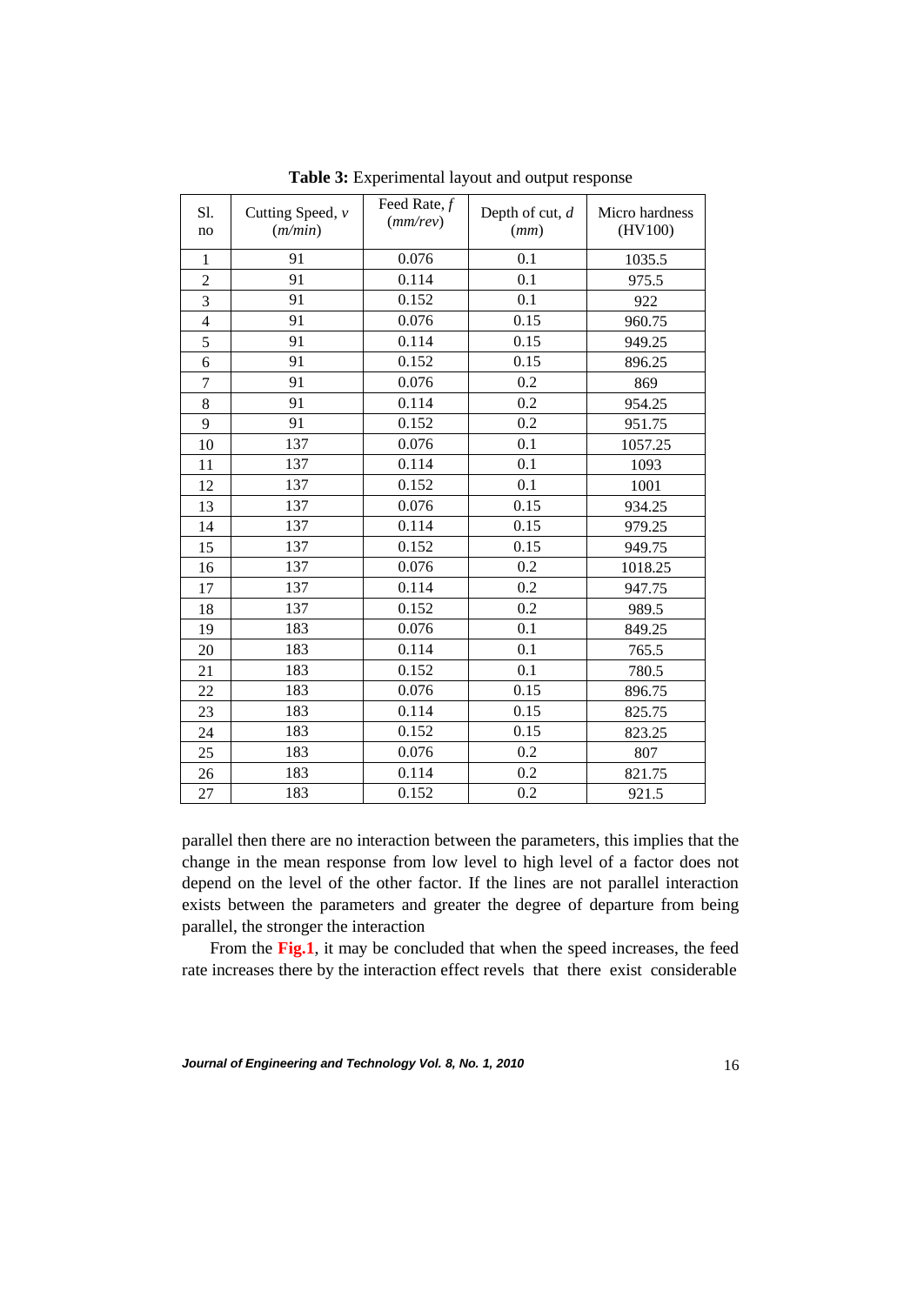

**Figure 1:** Interaction plots for micro hardness with CBN tool.

significance. When feed rate increases, the depth of cut also increases there by the interaction effect reveals that there exists no significance. When speed increases, the depth of cut also increase there by the interaction effect reveals that there exits less significance.

The **Fig.2**, **Fig.3** and **Fig.4** Shows Micro-hardness versus depth of cut at fixed speed and feeds. From the above graphs it may concluded that at particular speed and different feeds, the depth of cut increases the Micro-hardness value increase or decrease.

From the above analysis, it is very difficult to predict the effect of process parameters on Micro-hardness. Hence it is proposed to develop ANN.

#### **5 ANN APPROACH**

There are three input parameters (Speed, feed rate and depth of cut) and 27 output parameter Micro-hardness. Some of the most common ANN architectures considered to develop the model by using neural solutions software [9] are: Multilayer Perceptron (MLP), Generalized Feed forward, Modular, Jordan/Elman, Principal Component Analysis (PCA), Radial Basis Function (RBF), General Regression Neural Network (GRNN), Probabilistic Neural Network (PNN), Self-Organizing Feature Map (SOFM), Time-Lag Recurrent Network (TLRN), Recurrent Network, and Support Vector Machine (SVM).

 Architecture is selected based on the lowest Mean Square Error [MSE) value. Once the network architecture is selected, parameters such as the number of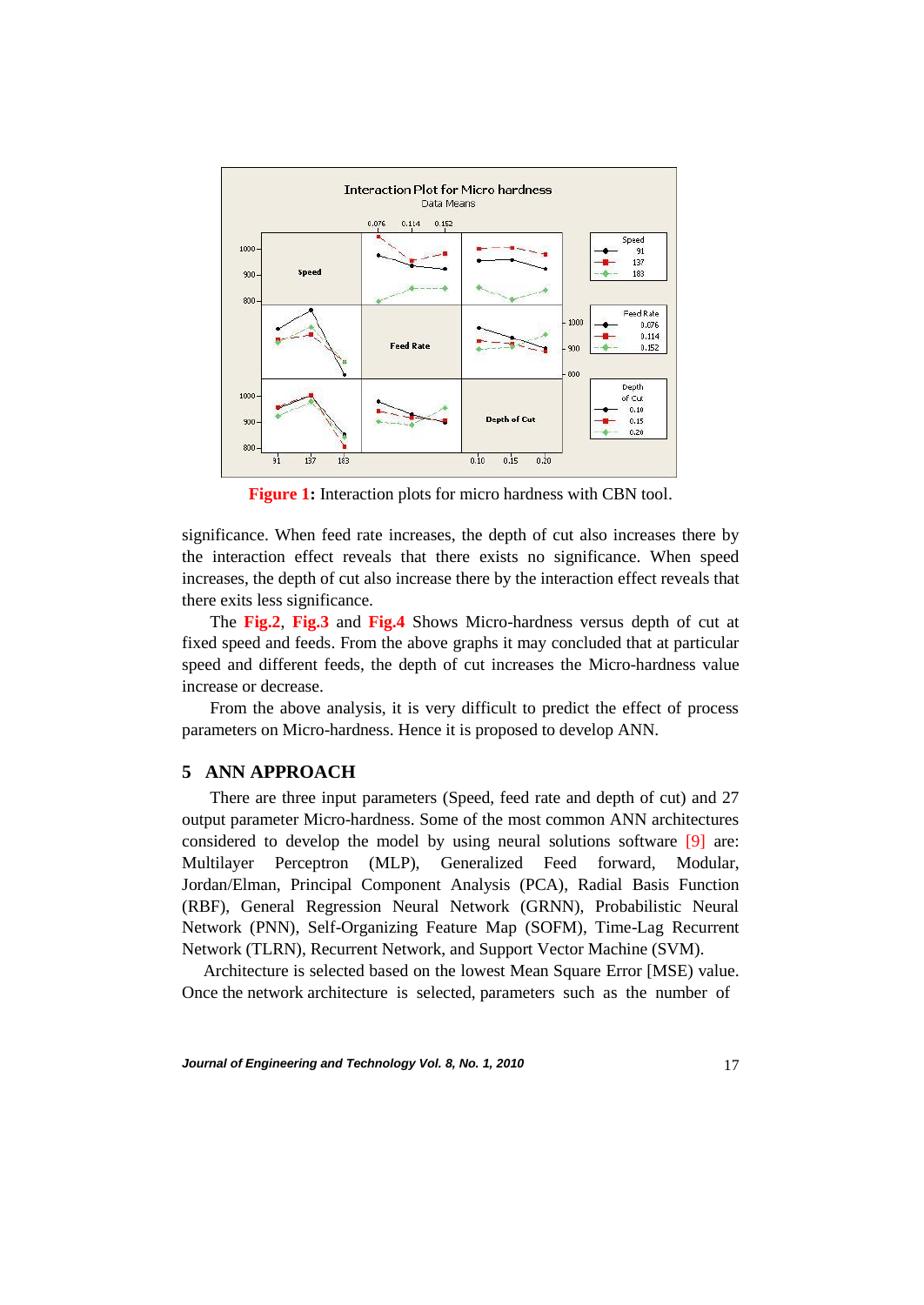

**Figure 2:** Micro-hardness versus depth of cut (d) at  $N_1 = 91$ ,  $f_1 = 0.076$ ,  $f_2 = 0.114$ ,  $f_3 = 0.152$ -CBN tool.



 $f_1 = 0.076$ ,  $f_2 = 0.114$ ,  $f_3 = 0.152$ -CBN tool.

hidden layers, the number of epochs and the learning algorithm can be customized. Among all the above NN models studied, principle component analysis networks (PCA) gives least MSE of 0.000747041 CBN used as cutting tool with 29000 epochs after many trail and error combinations. Details of PCA Neuro-fuzzy model data sets are given in **Table.4**.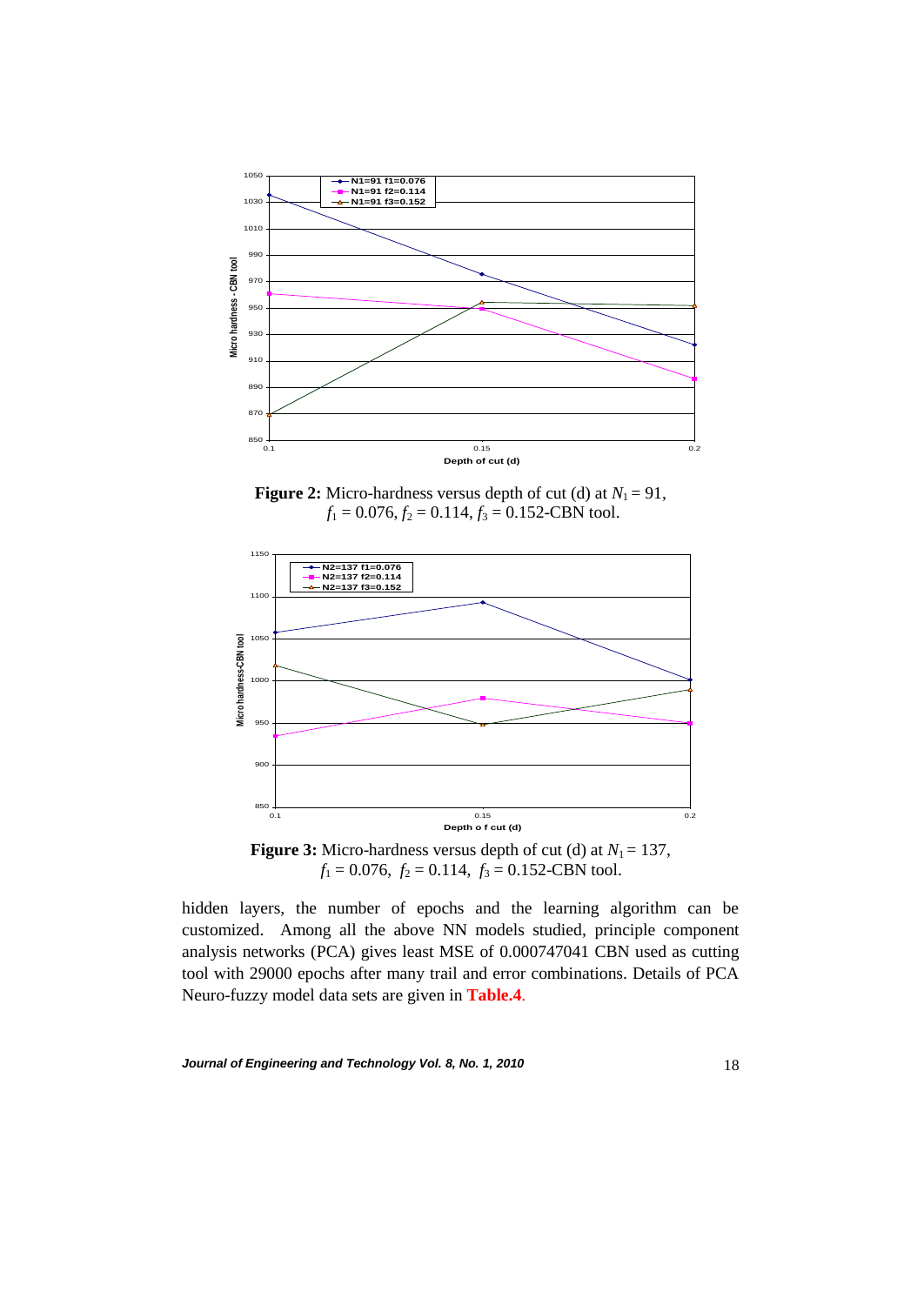**Table 4:** Model data sets

| Training  | Cross validation   Testing data | sets | Production |
|-----------|---------------------------------|------|------------|
| data sets | data sets                       |      | data sets  |
|           |                                 |      |            |

ANN training was carried out and the variation of MSE during the training as shown in **Fig.5**. In the present study the desired MSE achieved after 28000. Experimental values and ANN predicted values along with percentage error are presented in the below **Table.5**. It is clear that the model has predicted the Micro-hardness values with least percentage error less than zero.



**Figure 4:** Micro hardness versus depth of cut [d] at *N1*=137,  $f_1$ =0.076,  $f_2$ =0.114,  $f_3$ =0.152-CBN tool.



**Figure 5:** The variation of Mean Squared [MSE] with number of Epochs.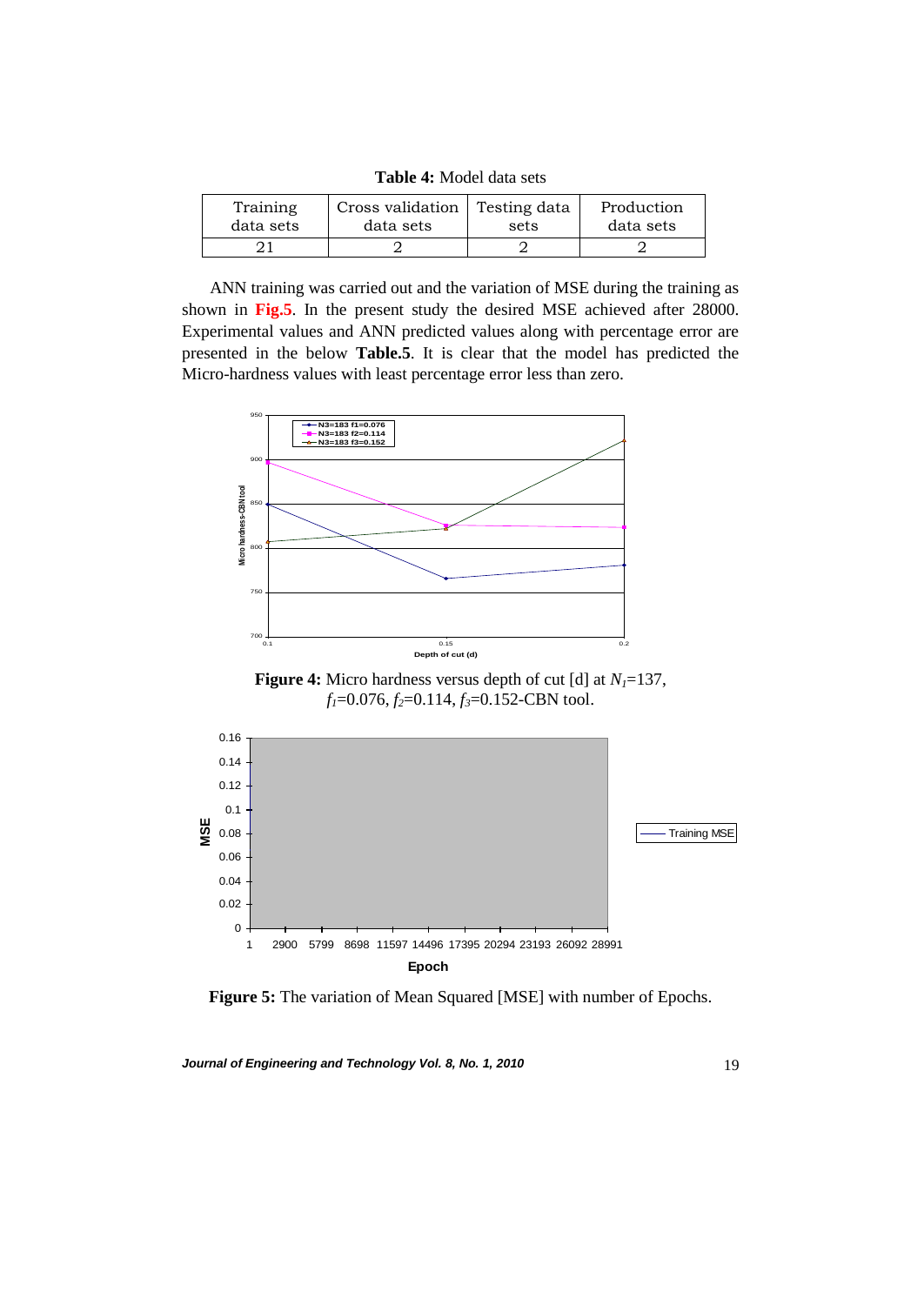| Cutting<br>Speed, $\nu$<br>(m/min) | Feed rate, $f$<br>(mm/rev) | Depth<br>of cut, $d$<br>(mm) | Micro<br>hardness<br>[HV100] | <b>ANN</b><br>predicted | % error  |
|------------------------------------|----------------------------|------------------------------|------------------------------|-------------------------|----------|
| 137                                | 0.076                      | 0.2                          | 1018.25                      | 1017.613                | 0.06261  |
| 137                                | 0.152                      | 0.1                          | 1001                         | 1000.563                | 0.04371  |
| 91                                 | 0.152                      | 0.2                          | 951.75                       | 950.8614                | 0.09345  |
| 137                                | 0.114                      | 0.2                          | 947.75                       | 948.1428                | 0.041428 |
| 91                                 | 0.114                      | 0.1                          | 975.5                        | 975.7081                | 0.021333 |
| 137                                | 0.076                      | 0.1                          | 1057.25                      | 1057.224                | 0.00247  |
| 137                                | 0.114                      | 0.1                          | 1093                         | 1093.067                | 0.00613  |
| 183                                | 0.114                      | 0.1                          | 765.5                        | 766.284                 | 0.102313 |
| 183                                | 0.114                      | 0.15                         | 825.75                       | 826.1044                | 0.042904 |
| 91                                 | 0.076                      | 0.2                          | 869                          | 882.7354                | 1.556004 |
| 91                                 | 0.152                      | 0.1                          | 922                          | 941.4179                | 2.062618 |
| 137                                | 0.152                      | 0.15                         | 949.75                       | 950.6929                | 0.099178 |
| 183                                | 0.076                      | 0.15                         | 896.75                       | 896.56                  | 0.0212   |
| 137                                | 0.076                      | 0.15                         | 934.25                       | 934.2654                | 0.001652 |
| 137                                | 0.114                      | 0.15                         | 979.25                       | 980.8174                | 0.159805 |
| 183                                | 0.076                      | 0.2                          | 807                          | 806.5091                | 0.06086  |
| 91                                 | 0.152                      | 0.15                         | 896.25                       | 883.347                 | 1.46069  |
| 183                                | 0.114                      | 0.2                          | 821.75                       | 821.9027                | 0.018576 |
| 91                                 | 0.114                      | 0.15                         | 949.25                       | 948.0092                | 0.13089  |
| 183                                | 0.152                      | 0.2                          | 921.5                        | 921.2703                | 0.02493  |
| 137                                | 0.152                      | 0.2                          | 989.5                        | 989.2968                | 0.02054  |
| 91                                 | 0.076                      | 0.15                         | 960.75                       | 940.8064                | 2.11984  |
| 183                                | 0.152                      | 0.15                         | 823.25                       | 823.3569                | 0.012989 |
| 91                                 | 0.114                      | 0.2                          | 954.25                       | 892.4737                | 2.66562  |
| 91                                 | 0.076                      | 0.1                          | 1035.5                       | 1093.913                | 2.12906  |
| 183                                | 0.076                      | 0.1                          | 849.25                       | 758.2033                | 1.043262 |
| 183                                | 0.152                      | 0.1                          | 780.5                        | 1055.094                | 2.448975 |

**Table 5:** % error of predicted values of production data

From Fig.6, it was found that the predicted and experimental values were very fairly close to each, which means the model developed is justified.

 Sensitivity analysis is carried out and presented in **Fig.7**. From the graph, it is clear that Micro-hardness is highly influenced by the input parameter Speed whose sensitivity value is 70.11. Micro hardness is almost equally influenced by the input parameter feed and depth of cut whose sensitivity values are 38.49, 37.39.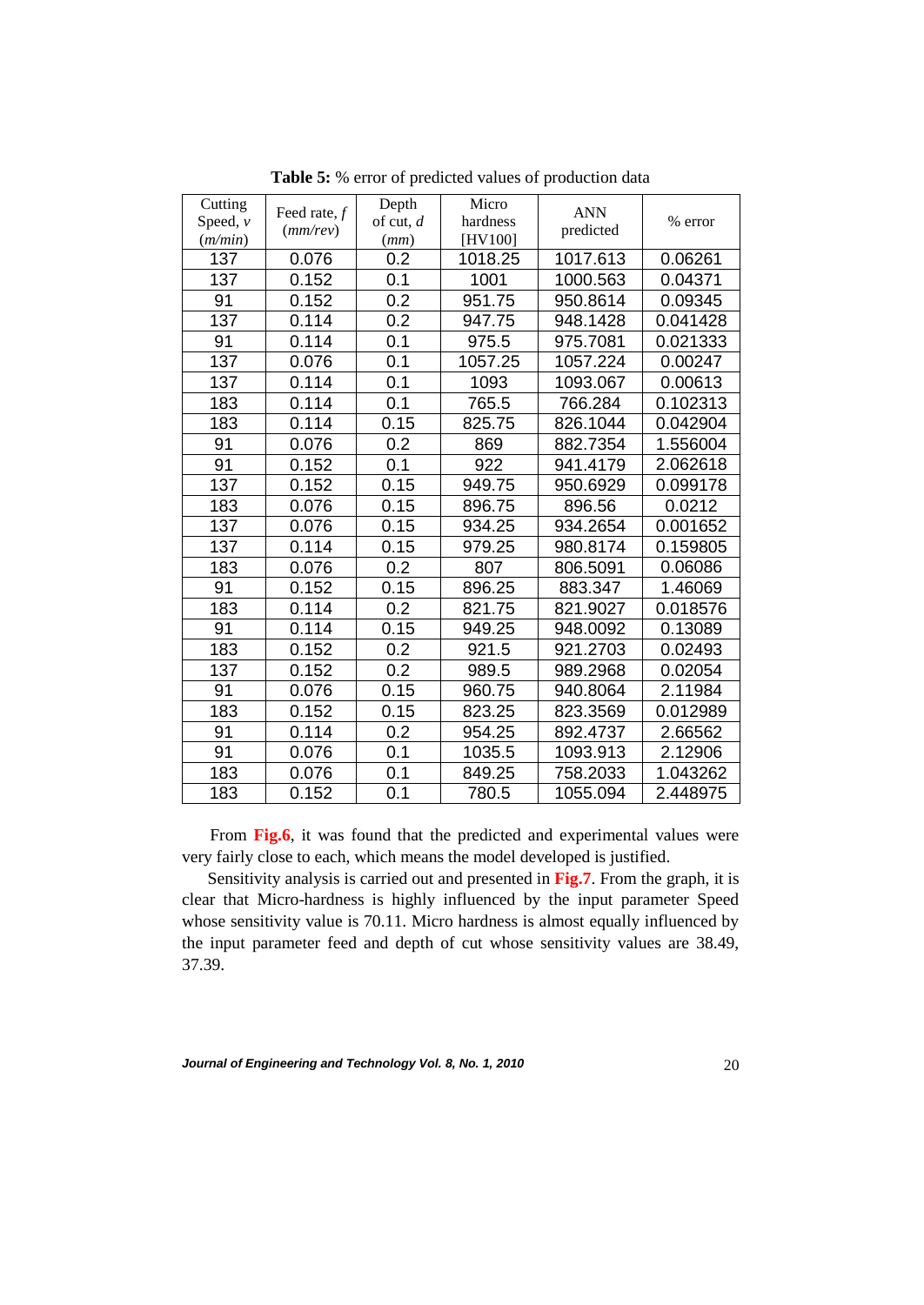

**Figure 6:** Experimental and network predicted values of Micro-hardness.





## **6 CONCLUSIONS**

ANN approach provides a systematic and effective methodology for the optimization.

The following conclusions are drawn from the present works:

- (i) The ANN model has predicted the Micro-hardness values with least percentage error less than zero.
- (ii) It was found that the predicted and experimental values were very fairly close to each, which means the model developed is justified.
- (iii) From the sensitivity analysis it was that the input parameter speed highly influenced on Micro-hardness.